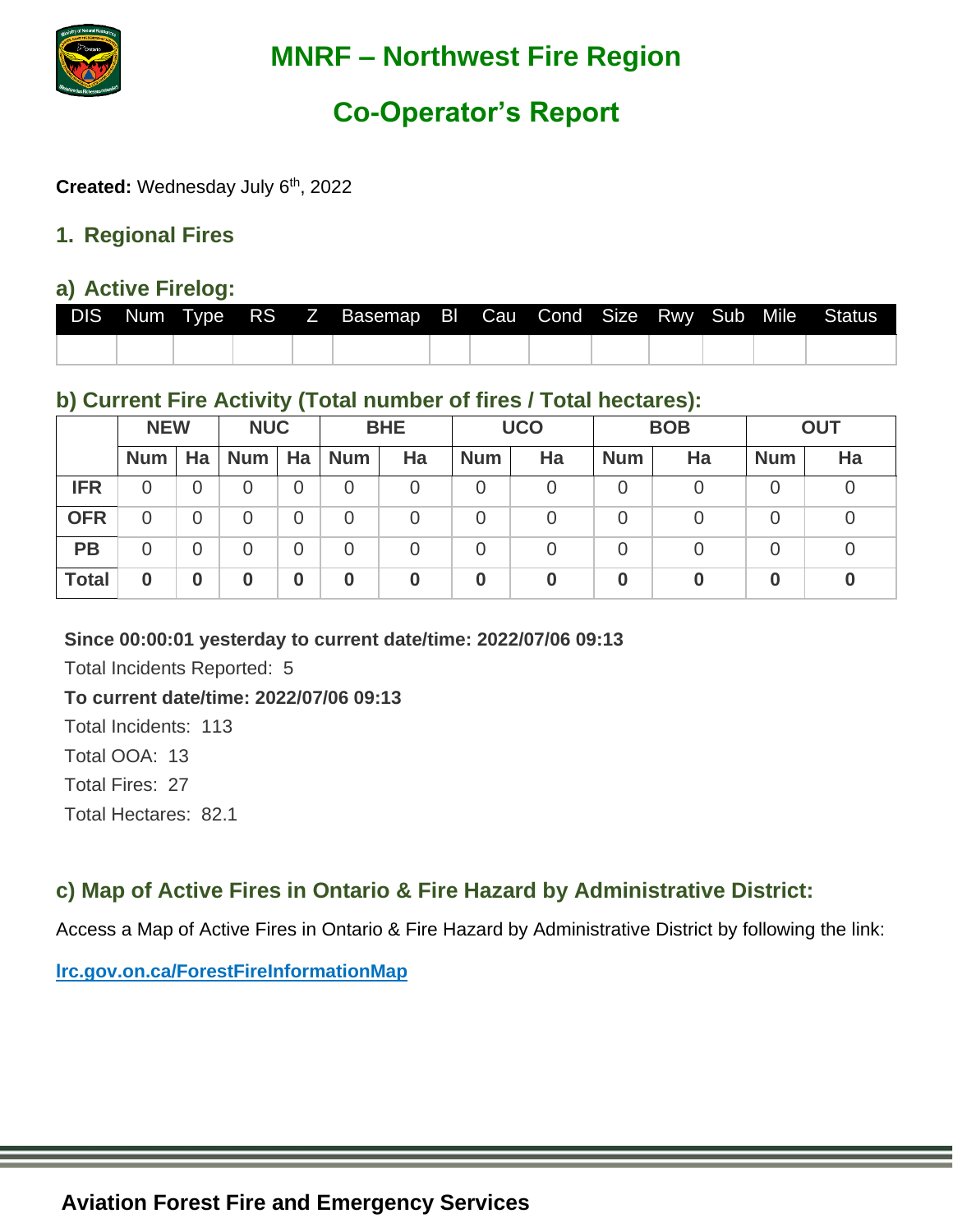

# **Co-Operator's Report**

#### **2. Weather**

## **a) Synopsis:**

**Today:** A broad warm front will move into the western districts today bringing some light rain and potential thunderstorm activity through the afternoon and evening hours. General amounts could range anywhere from trace to 10mm with localized heavier pockets near 15mm possible in the far north. High pressure to the east however will help to keep skies clearer. Winds will mostly shift from south-southwesterly to westerly in the south but shift easterly up north averaging 10-20km/h, isolated gusts near 30km/h. Depending on cloud cover, RH values will vary widely from 20-60% as we warm up to the low to mid 20's.

**Sector 01:** Sunny to partly sunny this afternoon with the risk of some light rain and thunderstorms overnight, amounts trace to 3mm. Winds will be light and roughly southerly veering southsouthwesterly at 10-20km/h, odd gust near 30km/h. RH values of 25-40%. High 25C. Low 14C.

**Sector 02:** A mix of sun and cloud this afternoon then rain and thunderstorms develop late in the day lasting overnight, potential amounts of trace to 5mm. Winds will be veering from south-southwesterly to westerly this evening at 10-20km/h, some gusts over 30km/h. RH values vary from 40-60%. High 25C. Low 15C.

**Sector 03:** A mix of sun and cloud today with some light rain and thunderstorms possible overnight, potential amounts of trace to 5mm. Winds will be light and southerly veering westerly overnight at 10- 20km/h, gusts near 30km/h. RH values of 25-40%. High 24C. Low 15C.

**Sector 04:** Sunny to partly sunny today with the slight risk of a scattered trace shower or isolated thunderstorm late overnight. Winds will be light and variable peaking near 10-15km/h by late day, potential gusts20-25km/h. RH values of 20-30%. High 23C. Low 11C.

**Sector 05:** Rain and thunderstorms expected to develop by late morning and last all day, amounts of 5-10mm expected with some isolated pockets closer to 15mm. Winds will be variable at 10-20km/h, odd gust near 25km/h possible. RH values vary from 40-60%. High 23C. Low 10C.

**Sector 06:** Increasing cloud cover this afternoon with rain and thunderstorm activity expected around peak bur in the far north and lasting overnight, most amounts trace to 5mm with some isolated pockets of 10-15mm possible. Winds will be light and south-southwesterly during the day then abruptly shift easterly this evening at 10-20km/h, potential gusts 25-30km/h. RH values vary widely from 20-60%. High 24C. Low 11C.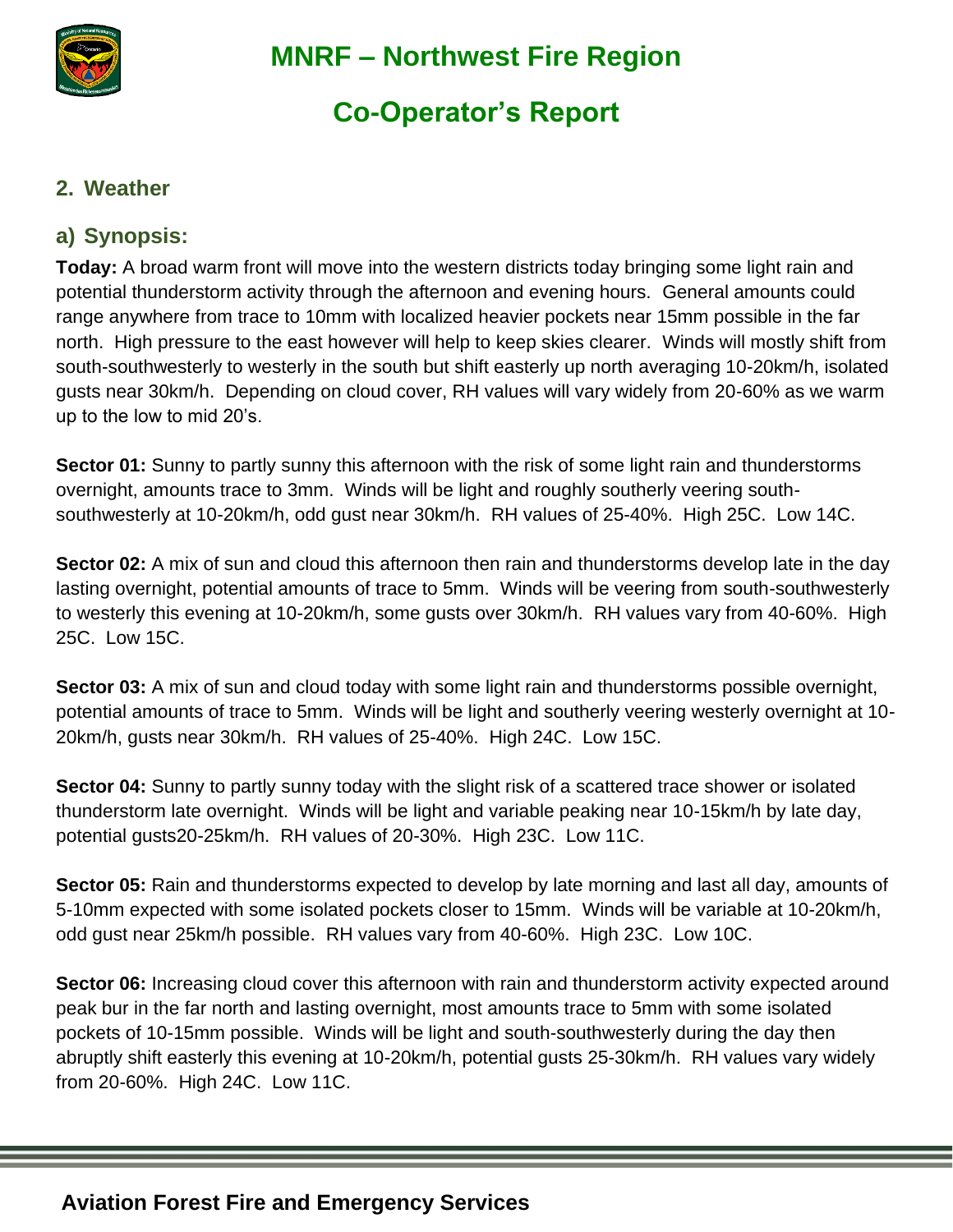

# **Co-Operator's Report**

**Sector 07:** Mainly sunny to partly sunny during the day then rain and thunderstorms are expected late overnight, amounts vary anywhere from trace to 10mm. Winds will be light and southwesterly at 10-20km/h, odd gusts near 30km/h. Rh values vary from 20-40%. High 23C. Low 11C.

**[Updated weather watches and warnings](http://weather.gc.ca/warnings/index_e.html?prov=non)**

#### Legend Communities **Highways** Fire Response Sector Large Lakes **Province of Ontario** 100 200 300 400  $\Omega$ Kilometers **W06 W05** Red **W07** Lak **E06** Siou  $W<sub>0</sub>2$ Geraldton Hearst Dryden  $n$ ora **W03** Cochrane **W04 W01** Thunder Fort **E05** Timmins **Bay Frances** Wawa, Chapleau E03 Kirkland Lake E04 This drawing, map or plan is a graphical illustration only and may contain cartographic errors or omissions. The Sudbury North ault Ste true positional accuracy of the information shown hereon Marie Bay. **E02** has not been verified and must not be used as evidence of the location of legal boundaries, township lot fabric, Pembroke features, routes, or as a guide to navigation. The Ontario arry Sound Ministry of Natural Resources and Forestry shall not be E01 liable in any way for the use of, or reliance upon, this map aliburton Bancrof or any information on this map. **OFR** Peterborough WGS Web Mercator 1984. © Queen's Printer for Ontario, 2019

### **b) Response Sector Map:**

## **c) Proposed Weather Station Adjustments for 2022:**

No weather station adjustments scheduled at this time.